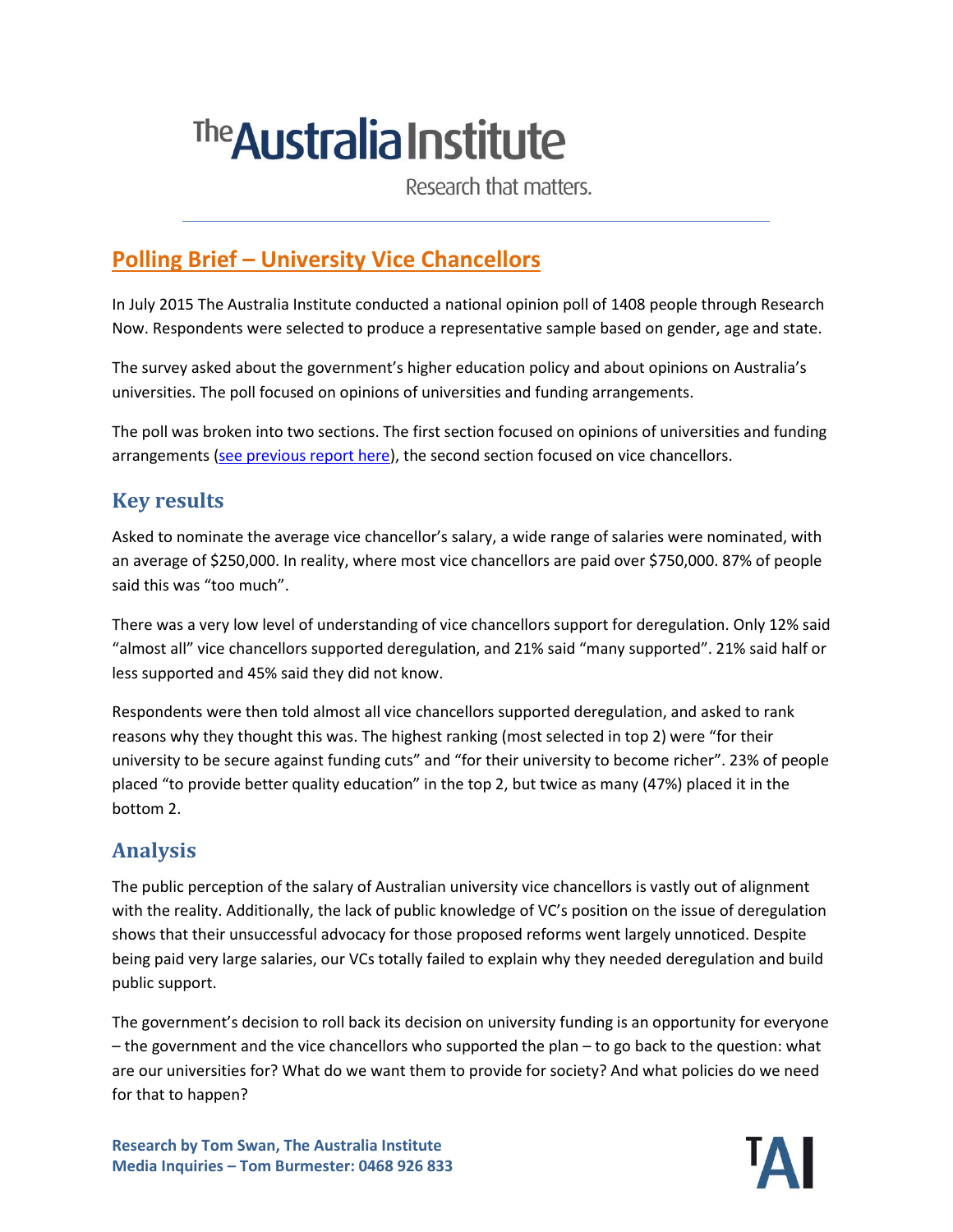## **Polling Breakdown**





*The average vice chancellor in Australia is paid more than \$750,000 per year. Do you think this is…*

87% said this was "too much"

*To the best of your knowledge, have Australian vice chancellors supported or opposed the government's policy of deregulating student fees?*

| Nearly all<br>supported | <b>Many</b><br>supported | <b>Half</b><br>supported,<br>half opposed | <b>Many</b><br>opposed | <b>Nearly all</b><br>opposed | <b>Not</b><br>sure/Don't<br>know |
|-------------------------|--------------------------|-------------------------------------------|------------------------|------------------------------|----------------------------------|
| 12%                     | 21%                      | 13%                                       | 6%                     | 3%                           | 45%                              |